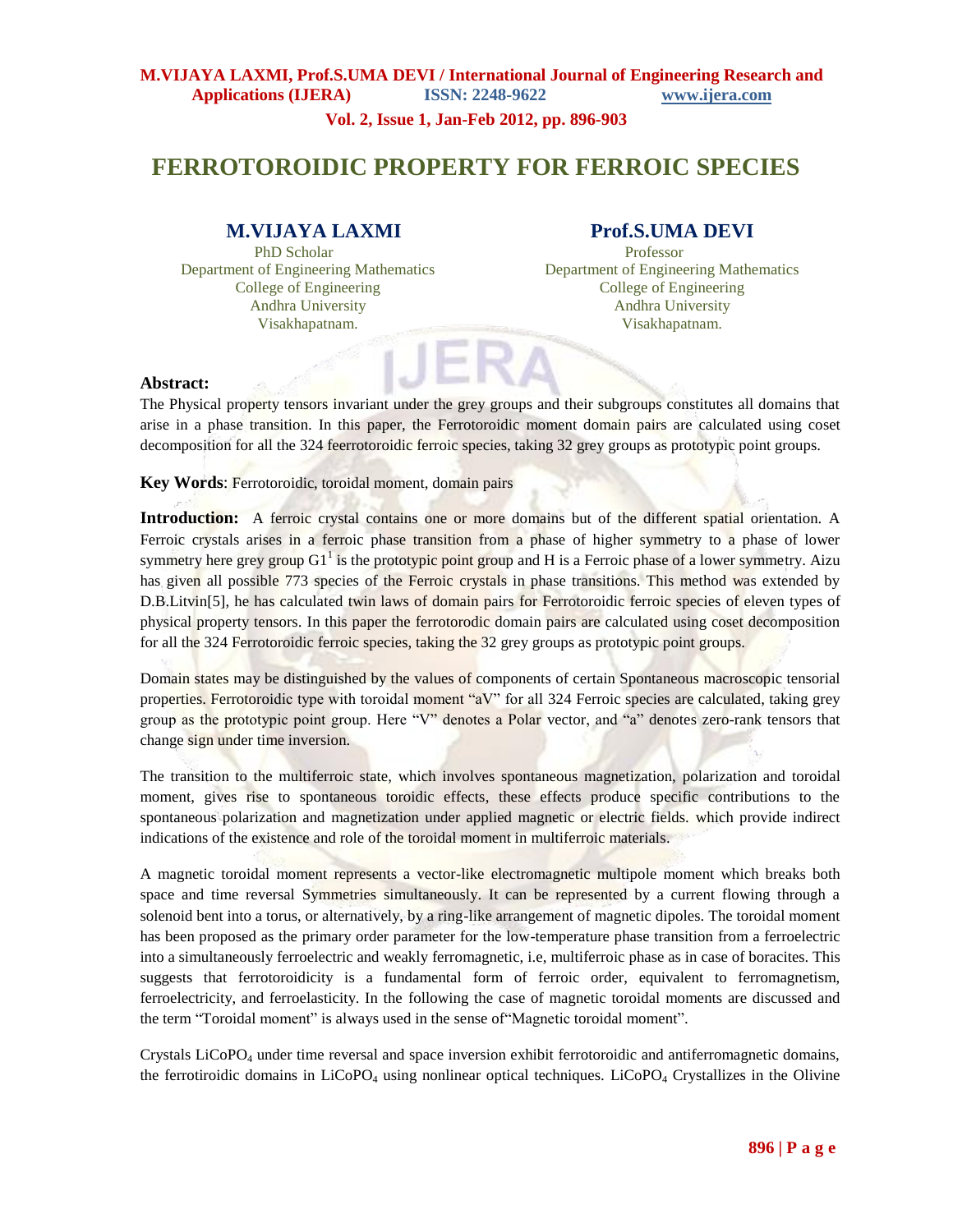#### **Vol. 2, Issue 1, Jan-Feb 2012, pp. 896-903**

Structure with the orthorhombic space group Pnma, and originally it was believed that the magnetic moments of the four Co ions in the unit cell are anti ferromagnetically aligned along the orthorhombic direction.

G be one of the 32 Crystallographic Point group and  $1<sup>1</sup>$  is a group consisting of identity and time inversion  $R_2$ . The direct product of G and  $1^1$ , Which is designated by G1<sup>1</sup> is known as grey group and 32 point groups in which  $\mathbb{R}_2$  does not occur explicitly nor in combination with Symmetry operations are known as ordinary point groups. The 58 groups in which  $R_2$  occurs implicitly are known as magnetic variants of the 32 ordinary point groups. These 32 ordinary and 58 magnetic variants are known as magnetic point groups. Shubnikov (1951) discussed point groups are 122, where the ordinary point groups are 32, the grey groups are 32 and the magnetic point groups are 58.

coset decomposition of a group with respect to one of its subgroup has wide application in solid state physics, let H be a subgroup of G then the left (right ) cosets, i.e.,

 $G = a_1H + a_2H + \dots + a_iH + \dots$  where  $a_i \in G$ , i= 1, 2, 3,  $\dots$ 

This is coset decomposition of G with respect to H. coset decomposition has been applied in the analysis of ferroic crystals using coset decomposition of point groups and space groups (Aizu, [1]) . Here the numbers of distinct domains of ferroic crystals are equal to the number of distinct right or left coset and the coset representatives are F-operations that change one orientation state to another.

#### **Representative domain pairs:**

If G be the prototypic point group of the crystal and H be the ferroic point group of one of the domains, a ferroic phase transition is represented by G1<sup>1</sup> FH. The n domain states  $S_i$ , i=1, 2 - - - - n of a ferroic Crystal arise in a phase transition between the parent phase of symmetry G to a lower symmetry phase of subgroup symmetry H, then

 $G = H + g_2 H + g_3 H + \cdots + f g_n H$  Where  $g_i$ , i = 1, 2,  $\cdots$  n are elements of G.

If,  $S_i = g * S_j$ ,  $S_j = g * s_i$ ; then  $(S_i, S_j)$  are domain pairs.

The pairs of domain states can be divided into subsets of ordered domain pairs, where all pairs of domain states are related by elements of the group G.

### **Ferrotoroidic Domain pairs for the Ferroic Species: 2221** <sup>1</sup> **F2** <sup>1</sup>

Aizu has introduced a classification of ferroic phase transitions into 773 species each characterized by a pair of point groups G and H .This method was extended by D.B.Litvin[5], he has calculated twin laws of domain pairs for Ferrotoroidic ferroic species of eleven types of physical property tensors. In this paper domain pairs all the Ferrotoroidic ferroic species are which exhibit ferroic moment are calculated and this is illustrated for the ferroic phase transition from 2(x) 2(y) 2(z)1<sup>1</sup> to 2(z)<sup>1</sup>. Where 2221<sup>1</sup> are a prototypic point group and 2(z)<sup>1</sup> is ferroic point group. The coset decomposition of  $2_x2_y2_z1^1$  with respect to  $2(z)^1$  is given by

$$
G = H + C_{2y}H + R_2H + R_2C_{2Y}H
$$

and consequently there are four coset elements and the number of distinct domain pairs

 $(S_i, S_j i, j = 1, 2, \ldots 4)$  are two.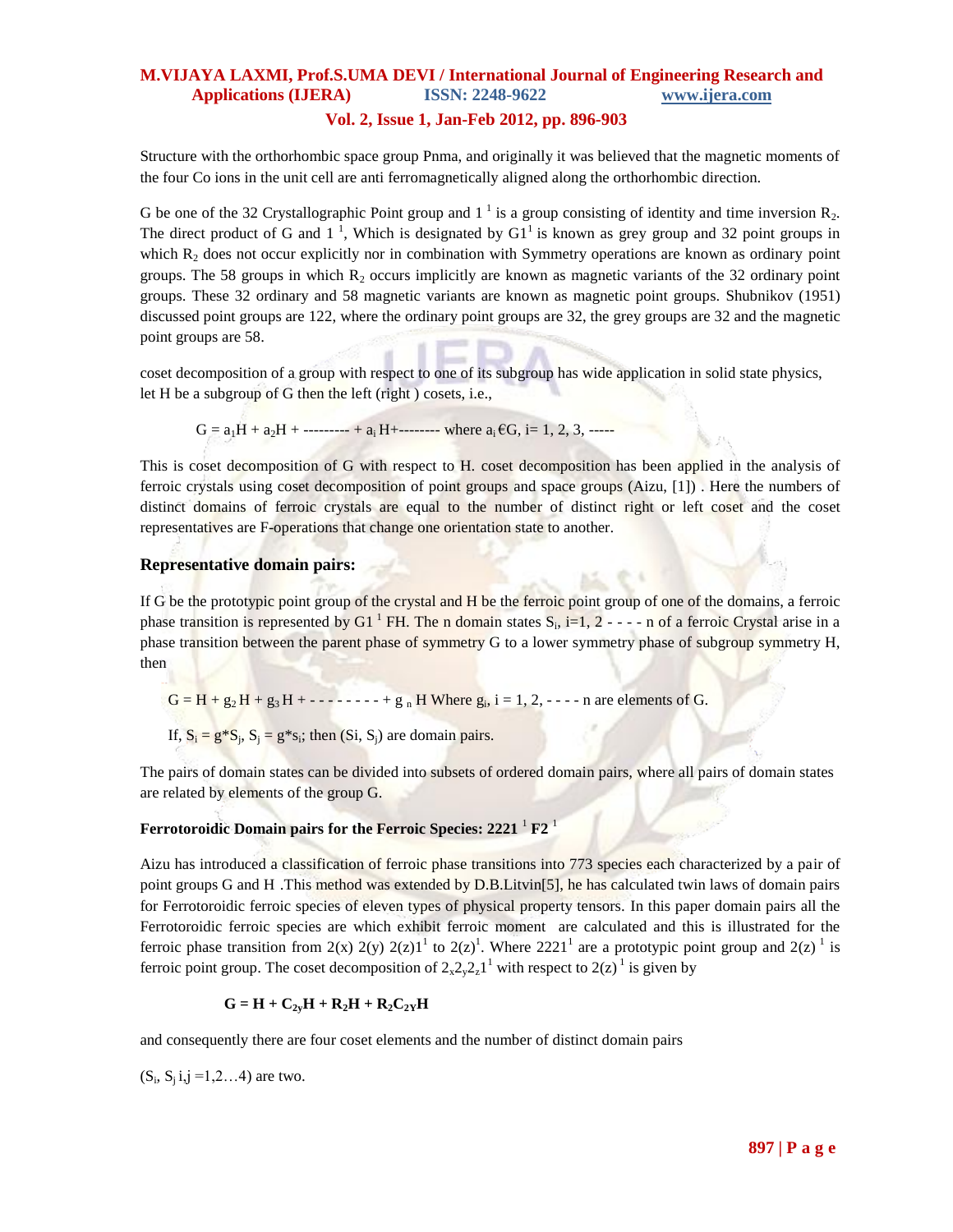**Vol. 2, Issue 1, Jan-Feb 2012, pp. 896-903**

Table 1: Domain pairs for ferroic species 2  $(x)2(y)2(z)1^{1}F2(z)^{1}$ 

| S No | Prototypic point<br>group, G | Ferroic Point<br>group, H | Domain Pairs                                                                                    |
|------|------------------------------|---------------------------|-------------------------------------------------------------------------------------------------|
|      | 2221 <sup>1</sup>            |                           | $(T_1, T_2, O)$ ( -T <sub>1</sub> , -T <sub>2</sub> , O );<br>$(-T_1, T_2, O)$ $(T_1, -T_2, O)$ |
|      |                              |                           |                                                                                                 |

Table 2 gives the list of all the domain pair representatives of toroidic physical property tensors. In the below mentioned table 2 the  $2^{nd}$  column represents Prototypic point group "G",  $3^{rd}$  column represents the Ferroic point group "H" and 4<sup>th</sup> column represents the Domain pairs.

Table 2

| S No | Prototypic<br>Point Group G | <b>Ferroic Point</b><br>Group H | <b>Domain Pairs</b>                                                                                                                                       |
|------|-----------------------------|---------------------------------|-----------------------------------------------------------------------------------------------------------------------------------------------------------|
| 1.   | 1 <sup>1</sup>              | 1                               | $(T_1, T_2, T_3) (-T_1, -T_2, -T_3)$                                                                                                                      |
| 2.   | $\overline{11}^1$           | $\blacksquare$                  | $(T_1, T_2, T_3) (-T_1, -T_2, -T_3)$<br>KS RO                                                                                                             |
| 3.   | $\overline{1}1^1$           | $\overline{1}$ <sup>1</sup>     | $(T_1T_2,T_3)(-T_1,-T_2,-T_3)$                                                                                                                            |
| 4.   | $21^{1}$                    | $\overline{1}$                  | $(T_1, T_2, T_3)(-T_1, -T_2, -T_3); (-T_1, -T_2, T_3)$ $(T_1, T_2, -T_3)$                                                                                 |
| 5.   | $21^{1}$                    | $\overline{2}$                  | $(0,0,T_3)(0,0,-T_3)$                                                                                                                                     |
| 6.   | $21^{1}$                    | 2 <sup>1</sup>                  | $(T_1, T_2, 0) (-T_1, -T_2, 0)$                                                                                                                           |
| 7.   | m1 <sup>1</sup>             | 1                               | $(T_1, T_2, T_3)(-T_1, -T_2, -T_3); (T_1, T_2, -T_3) (-T_1, -T_2, T_3)$                                                                                   |
| 8.   | m1 <sup>1</sup>             | m                               | $(T_1, T_2, 0) (-T_1, -T_2, 0)$                                                                                                                           |
| 9.   | m1 <sup>1</sup>             | m <sup>1</sup>                  | $(0,0,T_3)(0,0,-T_3)$                                                                                                                                     |
| 10.  | 2/m1 <sup>1</sup>           | $\mathbf{1}$                    | $(T_1, T_2, T_3)(-T_1, -T_2, -T_3); (-T_1, -T_2, T_3)$ $(T_1, T_2, -T_3)$                                                                                 |
| 11.  | 2/m1 <sup>1</sup>           | m <sup>1</sup>                  | $(0,0,T_3)(0,0,-T_3)$                                                                                                                                     |
| 12.  | 2/m1 <sup>1</sup>           | $2^1/m$                         | $(T_1, T_2, 0) (-T_1, -T_2, 0)$                                                                                                                           |
| 13   | 2221 <sup>1</sup>           | 1                               | $(T_1, T_2, T_3)(-T_1, -T_2, -T_3); (T_1, -T_2, -T_3)(-T_1, T_2, T_3); (-T_1, T_2, -T_3)(T_1, -T_2, T_3);$<br>$(-T_1, -T_2, T_3); (T_1, T_2, -T_3)$       |
| 14.  | 2221 <sup>1</sup>           | 2 <sup>1</sup>                  | $(T_1, T_2, 0) (-T_1, -T_2, 0); (-T_1, T_2, 0) (T_1, -T_2, 0)$                                                                                            |
| 15.  | 2221 <sup>1</sup>           | $2^{1}2^{1}2$                   | $(0,0,T_3)(0,0,-T_3)$                                                                                                                                     |
| 16.  | mm21 <sup>1</sup>           | 1                               | $(T_1, T_2, T_3)(-T_1, -T_2, -T_3); (-T_1, -T_2, T_3)$ $(T_1, T_2, -T_3); (-T_1, T_2, T_3)$ $(T_1, -T_2, -T_3);$<br>$(T_1, -T_2, T_3); (-T_1, T_2, -T_3)$ |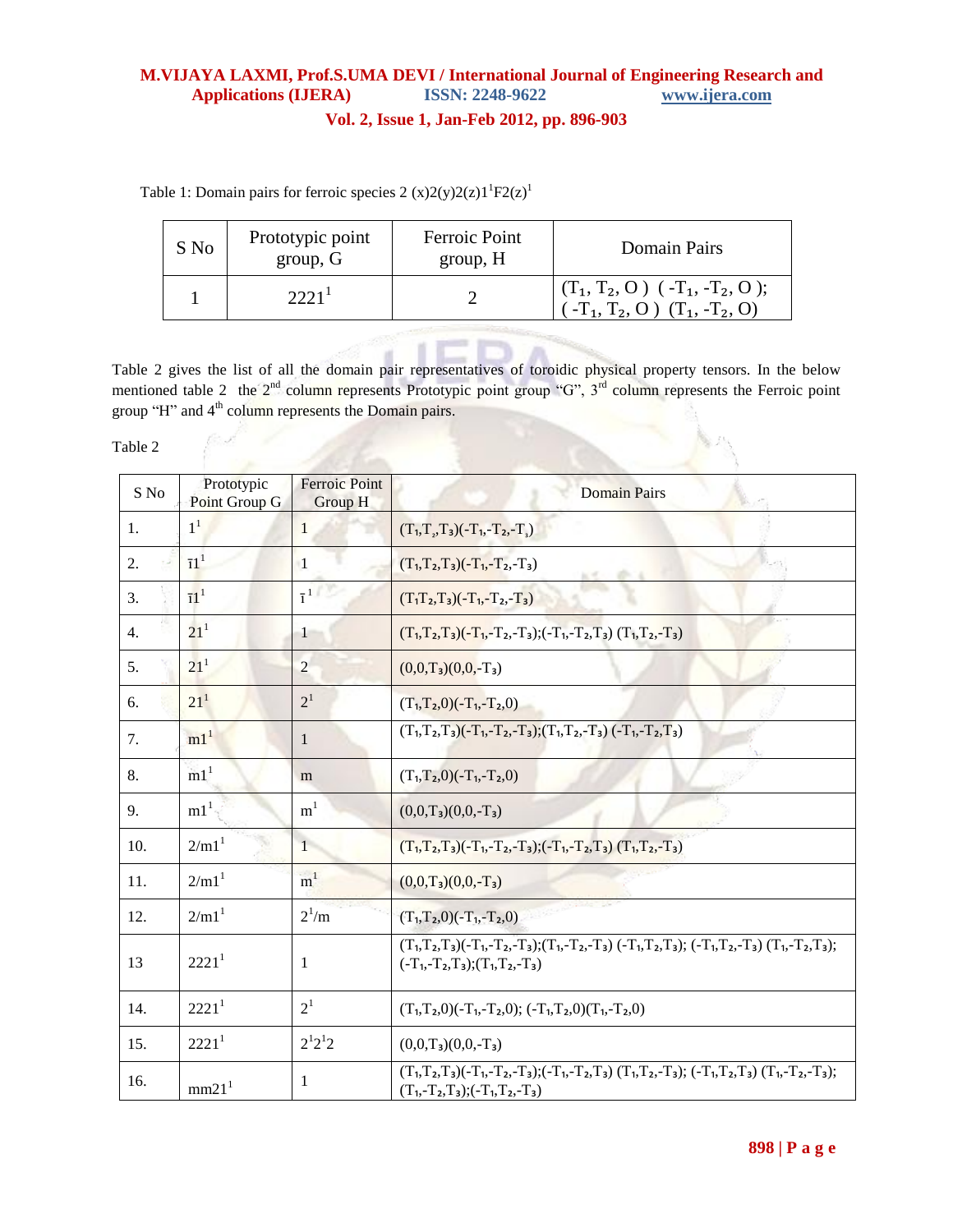| 17. | mm21 <sup>1</sup>           | m                | $(0,T_2,T_3)(0,-T_2,-T_3);$ $(0,-T_2,T_3)(0,T_2,-T_3)$                                                                                                                                                                                                                                                                              |
|-----|-----------------------------|------------------|-------------------------------------------------------------------------------------------------------------------------------------------------------------------------------------------------------------------------------------------------------------------------------------------------------------------------------------|
| 18. | mmn1 <sup>1</sup>           | mm2              | $(0,0,T_3)(0,0,-T_3)$                                                                                                                                                                                                                                                                                                               |
| 19. | mmn1 <sup>1</sup>           | 1                | $(T_1, T_2, T_3)(-T_1, -T_2, -T_3); (T_1, -T_2, -T_3) (-T_1, T_2, T_3); (-T_1, T_2, -T_3)$<br>$(T_1, T_2, T_3); (-T_1, T_2, T_3)$ $(T_1, T_2, T_3); (T_1, T_2, T_3)$ $(-T_1, T_2, T_3); (T_1, T_2, T_3)$<br>$(-T_1, -T_2, T_3)$                                                                                                     |
| 20. | mmn1 <sup>1</sup>           | 2/m <sup>1</sup> | $(0,0,T_3)(0,0,-T_3);$                                                                                                                                                                                                                                                                                                              |
| 21. | mmn1 <sup>1</sup>           | mm2              | $(0,0,T_3)(0,0,-T_3);$                                                                                                                                                                                                                                                                                                              |
| 22. | 41 <sup>1</sup>             | 1                | $(T_1, T_2, T_3)(-T_1, -T_2, -T_3); (-T_2, T_1, T_3)$ $(T_2, -T_1, -T_3); (T_2, -T_1, T_3)$ $(-T_2, T_1, -T_3);$<br>$(-T_1, -T_2, T_3)$ $(T_1, T_2, -T_3)$                                                                                                                                                                          |
| 23. | $41^{1}$                    | 2 <sup>1</sup>   | $(T_1, T_2, 0) (-T_1, -T_2, 0); (-T_2, T_1, 0) (T_2, -T_1, 0)$                                                                                                                                                                                                                                                                      |
| 24. | $41^{1}$                    | $\overline{4}$   | $(0,0,T_3)(0,0,-T_3)$                                                                                                                                                                                                                                                                                                               |
| 25. | $\overline{4}1^1$           | 1                | $(T_1, T_2, T_3)$ $(-T_1, -T_2, -T_3)$ ; $(-T_2, T_1, T_3)$ $(T_2, -T_1, -T_3)$ ; $(T_2, -T_1, T_3)$ $(-T_2, T_1, -T_3)$ ;<br>$(-T_1, -T_2, T_3)$ $(T_1, T_2, -T_3)$                                                                                                                                                                |
| 26. | $\frac{1}{41}$ <sup>1</sup> | 2 <sup>1</sup>   | $(T_1, T_2, 0) (-T_1, -T_2, 0); (-T_2, T_1, 0) (T_2, -T_1, 0)$                                                                                                                                                                                                                                                                      |
| 27. | $\overline{41}^1$           | $\overline{4}^1$ | $(0,0,T_3)(0,0,-T_3)$                                                                                                                                                                                                                                                                                                               |
| 28. | $4/m1$ <sup>1</sup>         |                  | $(T_1, T_2, T_3)$ $(-T_1, -T_2, -T_3)$ ; $(-T_2, T_1, T_3)$ $(T_2, -T_1, -T_3)$ ; $(T_2, -T_1, T_3)$ $(-T_2, T_1, -T_3)$ ;<br>$(-T_1, -T_2, T_3)$ $(T_1, T_2, -T_3)$ ; $(T_2, -T_1, -T_3)$ $(-T_2, T_1, T_3)$ ;<br>$(-T_2,T_1,-T_3)$ $(T_2,-T_1,T_3)$ ; $(T_1,T_2,-T_3)$ $(-T_1,-T_2,T_3)$                                          |
| 29. | 4/m1 <sup>1</sup>           | $\overline{1}^1$ | $(T_1, T_2, T_3)(-T_1, -T_2, -T_3)$ ; $(-T_2, T_1, T_3)$ $(T_2, -T_1, -T_3)$ ; $(-T_1, -T_2, T_3)$ $(T_1, T_2, -T_3)$ ;                                                                                                                                                                                                             |
| 30. | $4/m1$ <sup>1</sup>         | $\overline{2}$   | $(0,0,T_3)(0,0,-T_3);$                                                                                                                                                                                                                                                                                                              |
| 31. | 4/m1 <sup>1</sup>           | m                | $(T_1, T_2, 0) (-T_1, -T_2, 0); (-T_2, T_1, 0) (T_2, -T_1, 0)$                                                                                                                                                                                                                                                                      |
| 32. | $4/m1$ <sup>1</sup>         | 4/m <sup>1</sup> | $(0,0,T_3)(0,0,-T_3);$                                                                                                                                                                                                                                                                                                              |
| 33. | $4221$ <sup>1</sup>         | 1                | $(T_1, T_2, T_3) (-T_1, -T_2, -T_3)$ ; $(-T_2, T_1, T_3)$ $(T_2, -T_1, -T_3)$ ; $(T_2, -T_1, T_3)$ $(-T_2, T_1, -T_3)$ ;<br>$(-T_1, T_2, T_3)$ $(T_1, T_2, T_3)$ ; $(T_1, T_2, T_3)$ $(-T_1, T_2, T_3)$ ; $(-T_1, T_2, T_3)$ $(T_1, T_2, T_3)$ ;<br>$(T_2,T_1,-T_3)$ $(-T_2,-T_1,T_3)$ ; $(-T_2,-T_1,-T_3)$ $(T_2,T_1,T_3)$         |
| 34  | 4221 <sup>1</sup>           | $2^{1}(S)$       | $(0,T_2,T_3)(0,-T_2,-T_3); (-T_2,0,T_3)(T_2,0,-T_3); (T_2,0,T_3)(-T_2,0,-T_3);$<br>$(0,-T_2,T_3)(0,T_2,-T_3);$                                                                                                                                                                                                                      |
| 35. | 4221 <sup>1</sup>           | $\overline{4}$   | $(0,0,T_3)(0,0,-T_3)$                                                                                                                                                                                                                                                                                                               |
| 36. | 4221 <sup>1</sup>           | $42^{1}2^{1}$    | $(0,0,T_3)(0,0,-T_3)$                                                                                                                                                                                                                                                                                                               |
| 37. | 4mm1 <sup>1</sup>           | 1                | $(T_1, T_2, T_3)(-T_1, -T_2, -T_3)$ ; $(-T_2, T_1, T_3)$ $(T_2, -T_1, -T_3)$ ; $(T_2, -T_1, T_3)$ $(-T_2, T_1, -T_3)$ ;<br>$(-T_1, -T_2, T_3)$ $(T_1, T_2, -T_3)$ ; $(-T_1, T_2, T_3)$ $(T_1, -T_2, -T_3)$ ; $(T_1, -T_2, T_3)$ $(-T_1, T_2, -T_3)$ ;<br>$(T_2, T_1, T_3)$ $(T_2, T_1, T_3)$ ; $(T_2, T_1, T_3)$ $(-T_2, T_1, T_3)$ |
| 38. | 4mm1 <sup>1</sup>           | m                | $(0,T_2,T_3)(0,-T_2,-T_3); (-T_2,0,T_3)(T_2,0,-T_3); (T_2,0,T_3)(-T_2,0,-T_3);$<br>$(0,-T_2,T_3)(0,T_2,-T_3);$                                                                                                                                                                                                                      |
| 39. | $4$ mmm $11$                | mm2              | $(0,0,T_3)(0,0,-T_3)$                                                                                                                                                                                                                                                                                                               |
| 40. | 4mm1 <sup>1</sup>           | $\overline{4}$   | $(0,0,T_3)(0,0,-T_3)$                                                                                                                                                                                                                                                                                                               |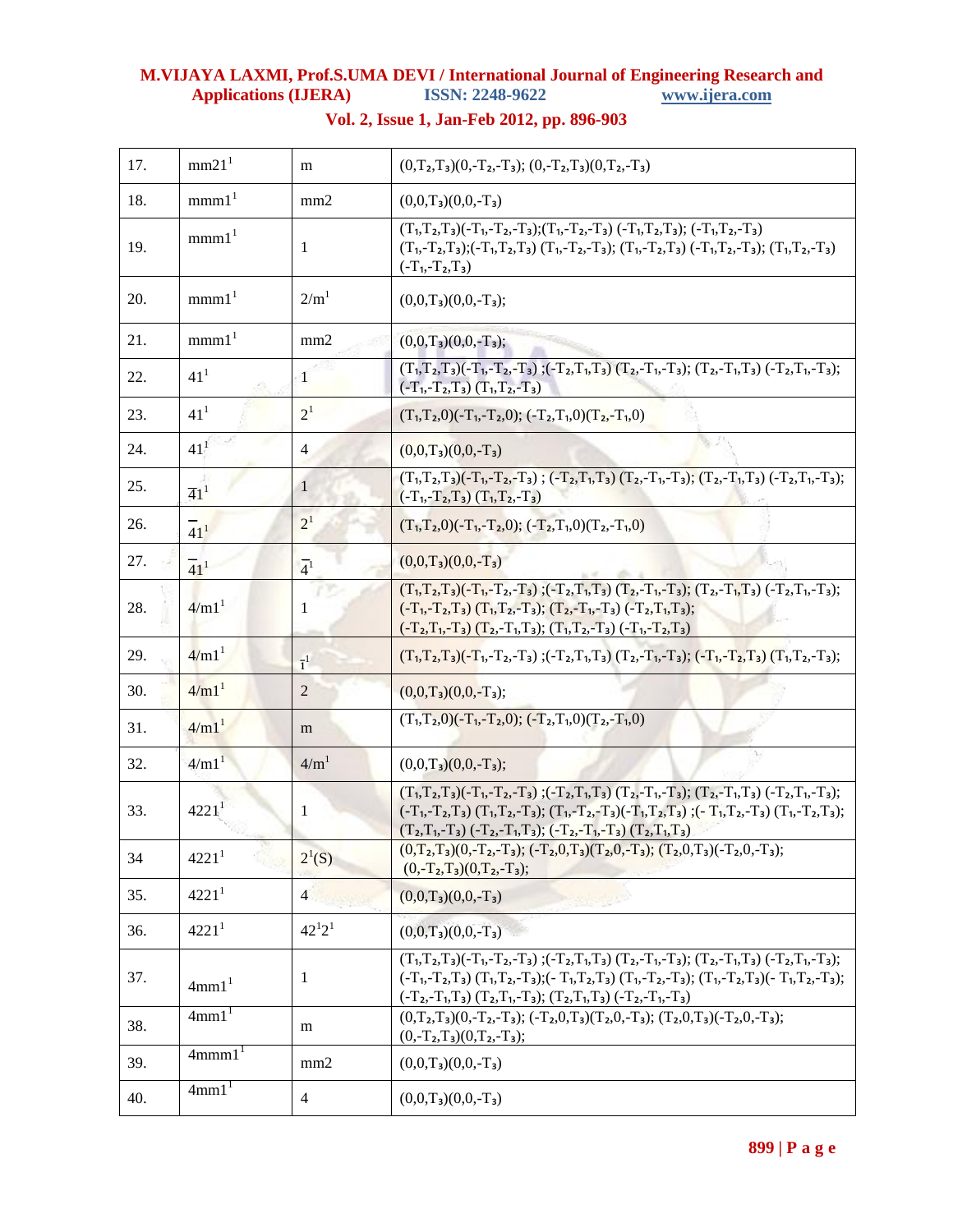| 41. | 4mm1 <sup>1</sup>              | 4mm                         | $(0,0,T_3)(0,0,-T_3)$                                                                                                                                                                                                                                                                                                                                                                                                                                                                                                                 |
|-----|--------------------------------|-----------------------------|---------------------------------------------------------------------------------------------------------------------------------------------------------------------------------------------------------------------------------------------------------------------------------------------------------------------------------------------------------------------------------------------------------------------------------------------------------------------------------------------------------------------------------------|
| 42. | $\overline{4}2m1$ <sup>1</sup> | 1                           | $(T_1, T_2, T_3)(-T_1, -T_2, -T_3)$ ; $(-T_2, T_1, -T_3)$ $(T_2, -T_1, T_3)$ ; $(T_2, -T_1, -T_3)$ $(-T_2, T_1, T_3)$ ;<br>$(-T_1, -T_2, T_3)$ $(T_1, T_2, -T_3)$ ; $(T_1, -T_2, -T_3)$ $(-T_1, T_2, T_3)$ ; $(-T_1, T_2, -T_3)$ $(T_1, -T_2, T_3)$ ;<br>$(T_2, T_1, T_3)$ $(T_2, T_1, T_3)$ ; $(T_2, T_1, T_3)$ $(-T_2, T_1, T_3)$                                                                                                                                                                                                   |
| 43. | $\overline{4}2m1$ <sup>1</sup> | $2^{1}(P)$                  | $(T_1, T_2, 0) (-T_1, -T_2, 0); (-T_2, T_1, 0) (T_2, -T_1, 0); (T_1, -T_2, 0) (-T_1, T_2, 0)$<br>$(-T_2, -T_1, 0); (T_2, T_1, 0)$                                                                                                                                                                                                                                                                                                                                                                                                     |
| 44. | $\overline{4}2ml^1$            | $2^{1}2^{1}2(p)$            | $(0,0,T_3)(0,0,-T_3)$                                                                                                                                                                                                                                                                                                                                                                                                                                                                                                                 |
| 45. | $\overline{4}2m1$ <sup>1</sup> | mm2                         | $(0,0,T_3)(0,0,-T_3)$                                                                                                                                                                                                                                                                                                                                                                                                                                                                                                                 |
| 46. | 4/mmm1 <sup>1</sup>            | 1                           | $(T_1, T_2, T_3)(-T_1, -T_2, -T_3); (-T_2, T_1, T_3)$ $(T_2, -T_1, -T_3); (T_2, -T_1, T_3)$ $(-T_2, T_1, -T_3);$<br>$(-T_1, -T_2, T_3)(T_1, T_2, -T_3); (T_1, -T_2, -T_3)(-T_1, T_2, T_3);$<br>$(-T_1, T_2, -T_3)(T_1, -T_2, T_3); (T_2, T_1, -T_3)(-T_2, -T_1, T_3); (-T_2, -T_1, -T_3)(T_2, T_1, T_3);$<br>$(T_2, -T_1, -T_3)(-T_2, T_1, T_3); (T_1, T_2, -T_3)(-T_1, -T_2, T_3);$<br>$(-T_1, T_2, T_3)(T_1, -T_2, -T_3); (T_1, -T_2, T_3)(-T_1, T_2, -T_3); (-T_2, -T_1, T_3)(T_2, T_1, -T_3);$<br>$(T_2,T_1,T_3)(-T_2,-T_1,-T_3)$ |
| 47. | 4/mmm1 <sup>1</sup>            | 2(p)                        | $(0,0,T_3)(0,0,-T_3)$                                                                                                                                                                                                                                                                                                                                                                                                                                                                                                                 |
| 48. | 4/mmm1 <sup>1</sup>            | $m^{1}(s)$                  | $(T_1,0,0)(-T_1,0,0);(0,T_1,0)(0,-T_1,0)$                                                                                                                                                                                                                                                                                                                                                                                                                                                                                             |
| 49. | 4/mmm1 <sup>1</sup>            | $2^{1}2^{1}2(P)$            | $(0,0,T_3)(0,0,-T_3)$                                                                                                                                                                                                                                                                                                                                                                                                                                                                                                                 |
| 50. | $4/mmm1$ <sup>1</sup>          | 4 <sup>1</sup>              | $(0,0,T_3)(0,0,-T_3)$                                                                                                                                                                                                                                                                                                                                                                                                                                                                                                                 |
| 51. | 4/mmm1 <sup>1</sup>            | $4/m1$ mm                   | $(0,0,T_3)(0,0,-T_3)$                                                                                                                                                                                                                                                                                                                                                                                                                                                                                                                 |
| 52. | 31 <sup>1</sup>                | 3                           | $(0,0,T_3)(0,0,-T_3)$                                                                                                                                                                                                                                                                                                                                                                                                                                                                                                                 |
| 53. | $\frac{1}{3}$ $1^1$            | $\mathbf{1}$                | $(T_1, T_2, T_3)(-T_1, -T_2, -T_3); (-T_2, T_1 - T_2, T_3)$ $(T_2, -T_1 + T_2, -T_3); (-T_1 + T_2, -T_1, T_3)$<br>$(T_1-T_2,T_1,-T_3); (T_2,-T_1+T_2,-T_3)(-T_2,T_1-T_2,T_3);$<br>$(T_1 - T_2, T_1, -T_3) (-T_1 + T_2, -T_1, T_3)$                                                                                                                                                                                                                                                                                                    |
| 54. | $\overline{3}1^{1}$            | 3                           | $(0,0,T_3)(0,0,-T_3)$                                                                                                                                                                                                                                                                                                                                                                                                                                                                                                                 |
| 55. | $\overline{31}^1$              | $\overline{3}$ <sup>1</sup> | $(0,0,T_3)(0,0,-T_3)$                                                                                                                                                                                                                                                                                                                                                                                                                                                                                                                 |
| 56. | 321 <sup>1</sup><br>$\sim 10$  | $\overline{1}$              | $(T_1, T_2, T_3)(-T_1, -T_2, -T_3); (-T_2, T_1 - T_2, T_3)$ $(T_2, -T_1 + T_2, -T_3);$<br>$(-T_1+T_2-T_1,T_3)$ $(T_1-T_2,T_1,-T_3)$ ; $(-T_1+T_2,T_2,-T_3)(T_1-T_2,-T_2,T_3)$ ;<br>$(T_1, T_1 - T_2, -T_3)$ $(-T_1, -T_1 + T_2, T_3)$ ; $(-T_2, -T_1, -T_3)$ $(T_2, T_1, T_3)$                                                                                                                                                                                                                                                        |
| 57. | $321^1$                        | $32^{1}$                    | $(0,0,T_3)(0,0,-T_3)$                                                                                                                                                                                                                                                                                                                                                                                                                                                                                                                 |
| 58. | 3ml <sup>1</sup>               | 1                           | $(T_1, T_2, T_3)(-T_1, -T_2, -T_3); (-T_2, T_1 - T_2, T_3)$ $(T_2, -T_1 + T_2, -T_3); (-T_1 + T_2, -T_1, T_3)$<br>$(T_1-T_2,T_1,-T_3)$ ; $(T_1-T_2,-T_2,T_3)(-T_1+T_2,T_2,-T_3)$ ; $(T_2-T_1,T_3)(-T_2,-T_1,-T_3)$ ;<br>$(-T_1, -T_1 + T_2T_3)(T_1, T_1 - T_2, -T_3)$                                                                                                                                                                                                                                                                 |
| 59. | 3m1 <sup>1</sup>               | 3                           | $(0,0,T_3)(0,0,-T_3)$                                                                                                                                                                                                                                                                                                                                                                                                                                                                                                                 |
| 60. | 3m1 <sup>1</sup>               | 3m                          | $(0,0,T_3)(0,0,-T_3)$                                                                                                                                                                                                                                                                                                                                                                                                                                                                                                                 |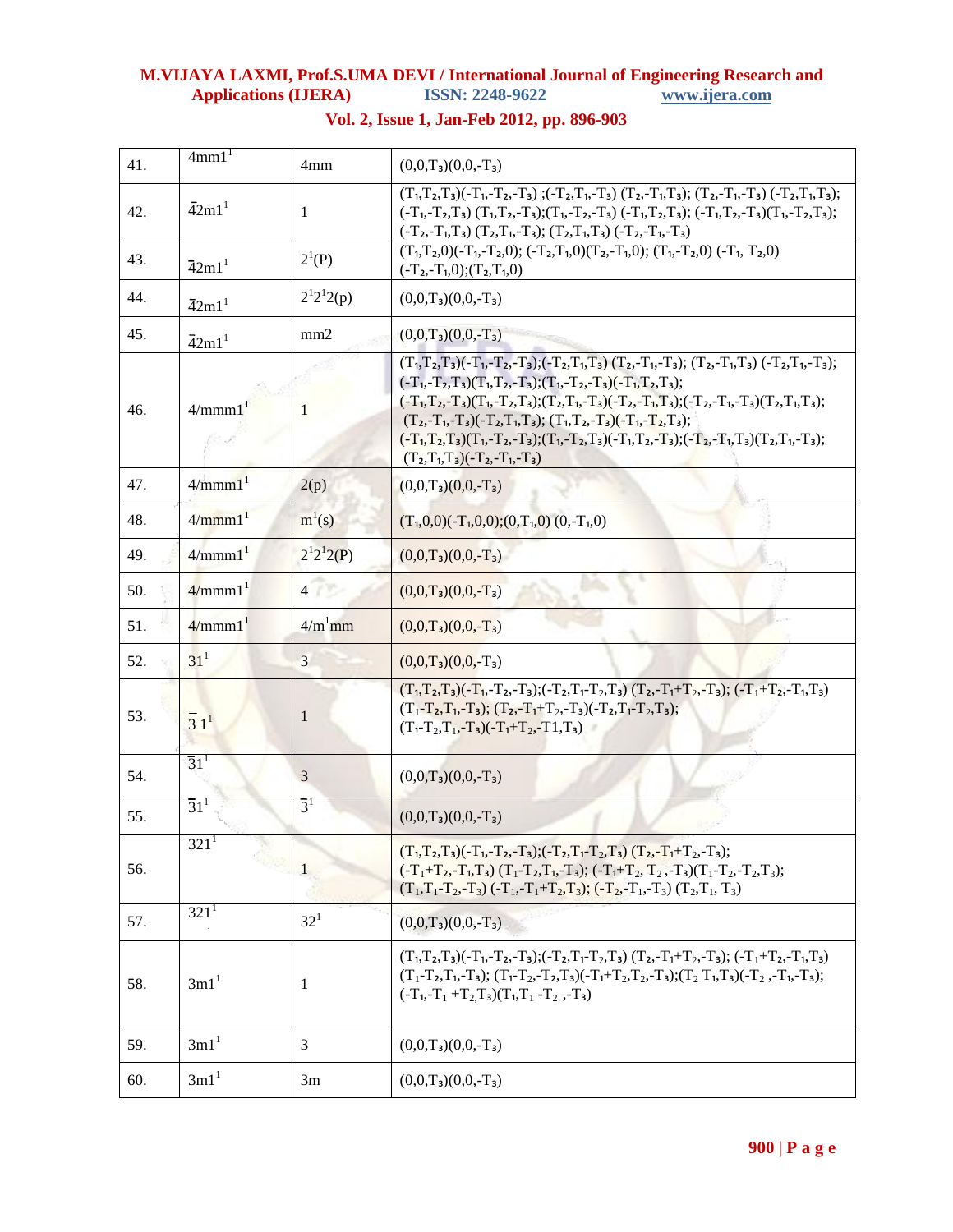| 61. | $\overline{3}$ m1 <sup>1</sup> | -1               | $(T_1, T_2, T_3)(-T_1, -T_2, -T_3); (-T_2, T_1 - T_2, T_3)$ $(T_2, -T_1 + T_2, -T_3);$<br>$(-T_1+T_2-T_1,T_3)$ $(T_1-T_2,T_1-T_3);$ $(-T_1+T_2,T_2-T_3)(T_1-T_2-T_2,T_3);$<br>$(T_1, T_1-T_2, T_3)$ $(-T_1, -T_1+T_2, -T_3)$ ; $(-T_2, -T_1, -T_3)(T_2, T_1, T_3)$ ;<br>$(-T_1, -T_2, -T_3)(T_1, T_2, T_3); (T_2, -T_1+T_2, -T_3) (-T_2, T_1-T_2, T_3);$<br>$(T_1-T_2,T_1,-T_3)$ $(-T_1+T_2,-T_1,T_3)$ ; $(T_1-T_2,-T_2,T_3)$ $(-T_1+T_2,T_2,-T_3)$ ;<br>$(-T_1, -T_1+T_2, T_3)(T_1, T_1-T_2, -T_3); (T_2, T_1, T_3)(-T_2, -T_1, -T_3)$ |
|-----|--------------------------------|------------------|-----------------------------------------------------------------------------------------------------------------------------------------------------------------------------------------------------------------------------------------------------------------------------------------------------------------------------------------------------------------------------------------------------------------------------------------------------------------------------------------------------------------------------------------|
| 62. | $\bar{3}ml^1$                  | m                | $(0,0,T_3)(0,0,-T_3)$                                                                                                                                                                                                                                                                                                                                                                                                                                                                                                                   |
| 63. | $\overline{3}$ m $11$          | 3                | $(0,0,T_3)(0,0,-T_3)$                                                                                                                                                                                                                                                                                                                                                                                                                                                                                                                   |
| 64. | $\bar{3}$ m $11$               | $32^{1}$         | $(0,0,T_3)(0,0,-T_3)$                                                                                                                                                                                                                                                                                                                                                                                                                                                                                                                   |
| 65. | $\overline{3}$ m $11$          | 3m               | $(0,0,T_3)(0,0,-T_3)$                                                                                                                                                                                                                                                                                                                                                                                                                                                                                                                   |
| 66. | 61 <sup>1</sup>                | 1                | $(T_1, T_2, T_3)$ $(-T_1, -T_2, -T_3)$ ; $(T_1 - T_2, -T_1, T_3)$ $(-T_1 + T_2, -T_1, -T_3)$ ;<br>$(T_2, T_1+T_2, T_3)$ (-T <sub>2</sub> , T <sub>1</sub> , -T <sub>2</sub> , T <sub>3</sub> ); (-T <sub>2</sub> , T <sub>1</sub> , -T <sub>2</sub> , T <sub>3</sub> ); (T <sub>2</sub> , -T <sub>1</sub> +T <sub>2</sub> , -T <sub>3</sub> )<br>$(-T_1+T_2, -T_1, T_3)(T_1-T_2, T_1, -T_3); (-T_1, -T_2, T_3); (T_1T_2, -T_3)$                                                                                                         |
| 67. | 61 <sup>1</sup>                | $\overline{2}$   | $(0,0,T_3)(0,0,-T_3)$                                                                                                                                                                                                                                                                                                                                                                                                                                                                                                                   |
| 68. | 61 <sup>1</sup>                | 6                | $(0,0,T_3)(0,0,-T_3)$                                                                                                                                                                                                                                                                                                                                                                                                                                                                                                                   |
| 69. | $\bar{6}1^1$                   | 1                | $(T_1, T_2, T_3)(-T_1, -T_2, -T_3); (-T_1 + T_2, -T_1, -T_3)$ $(T_1 - T_2, T_1, T_3);$<br>$(-T_2,T_1-T_2,-T_3)(T_2,-T_1+T_2,T_3); (-T_2T_1-T_2,T_3)(T_2,-T_1+T_2,-T_3);$<br>$(-T_1+T_2-T_1,T_3)(T_1-T_2,T_1,-T_3)$ ; $(T_1,T_2,-T_3)$ ; $(-T_1,-T_2,T_3)$                                                                                                                                                                                                                                                                               |
| 70. | $\bar{6}1^1$                   | m                | $(T_1, T_2, T_3)(-T_1, -T_2, -T_3); (-T_1 + T_2, -T_1, -T_3)$ $(T_1 - T_2, T_1, T_3);$<br>$(-T_2,T_1-T_2,-T_3)$ $(T_2,-T_1+T_2,T_3)$                                                                                                                                                                                                                                                                                                                                                                                                    |
| 71. | $\bar{6}1^1$                   | $\bar{6}^1$      | $(0,0,T_3)(0,0,-T_3)$                                                                                                                                                                                                                                                                                                                                                                                                                                                                                                                   |
| 72. | 6/m1                           | 1                | $(T_1, T_2, T_3)(-T_1, -T_2, -T_3); (T_1 - T_2, T_1, T_3) (-T_1 + T_2, -T_1 - T_3);$<br>$(-T_2 - T_1 + T_2, T_3)$ $(T_2, T_1 - T_2, T_3)$ ; $(T_2, -T_1 + T_2, T_3)$ $(-T_2, T_1 - T_2, T_3)$ ;<br>$(T_1-T_2,T_2,-T_3)(-T_1+T_2,-T_1,T_3); (T_1-T_2,T_1,-T_3)(-T_1+T_2,-T_1,T_3);$<br>$(-T_1, -T_2, T_3)(T_1, T_2, -T_3)$                                                                                                                                                                                                               |
| 73. | $6/m1$ <sup>1</sup>            | 6                | $(0,0,T_3)(0,0,-T_3)$                                                                                                                                                                                                                                                                                                                                                                                                                                                                                                                   |
| 74. | 6/m1 <sup>1</sup>              | 6/m <sup>1</sup> | $(0,0,T_3)(0,0,-T_3)$                                                                                                                                                                                                                                                                                                                                                                                                                                                                                                                   |
| 75. | 6221 <sup>1</sup>              | 3                | $(0,0,T_3)(0,0,-T_3)$                                                                                                                                                                                                                                                                                                                                                                                                                                                                                                                   |
| 76. | 6221 <sup>1</sup>              | 6                | $(0,0,T_3)(0,0,-T_3)$                                                                                                                                                                                                                                                                                                                                                                                                                                                                                                                   |
| 77. | 6221 <sup>1</sup>              | $62^{1}2^{1}$    | $(0,0,T_3)(0,0,-T_3)$                                                                                                                                                                                                                                                                                                                                                                                                                                                                                                                   |
| 78. | $6mm1$ <sup>1</sup>            | $\overline{2}$   | $(0,0,T_3)(0,0,-T_3)$                                                                                                                                                                                                                                                                                                                                                                                                                                                                                                                   |
| 79. | $6mm1$ <sup>1</sup>            | mm2              | $(0,0,T_3)(0,0,-T_3)$                                                                                                                                                                                                                                                                                                                                                                                                                                                                                                                   |
| 80. | $6mm1$ <sup>1</sup>            | 3                | $(0,0,T_3)(0,0,-T_3)$                                                                                                                                                                                                                                                                                                                                                                                                                                                                                                                   |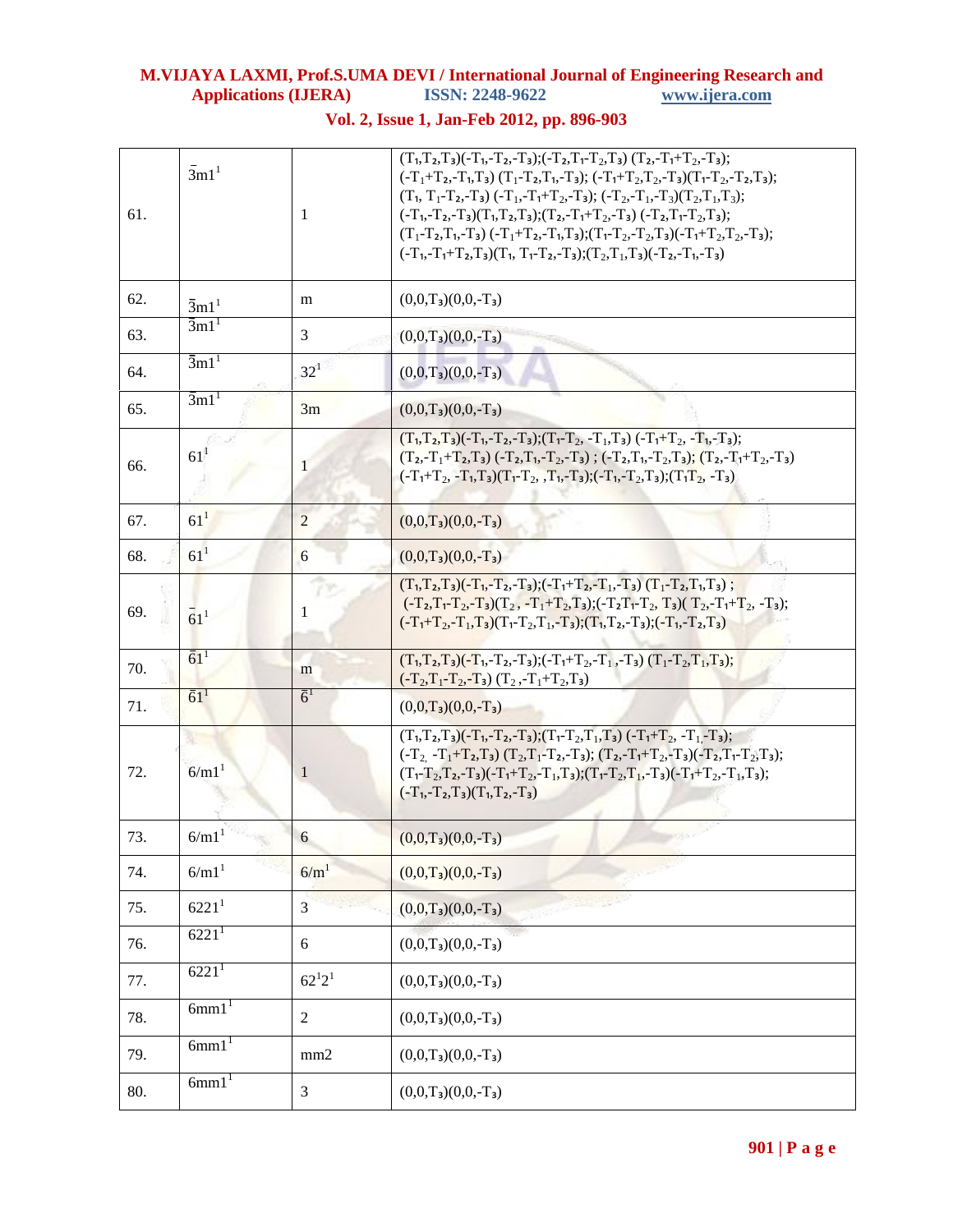| 81.  | 6mm1 <sup>1</sup>                    | 6                   | $(0,0,T_3)(0,0,-T_3)$                                                                                                                                                                                                                                                                                                                                                                                                                              |
|------|--------------------------------------|---------------------|----------------------------------------------------------------------------------------------------------------------------------------------------------------------------------------------------------------------------------------------------------------------------------------------------------------------------------------------------------------------------------------------------------------------------------------------------|
| 82.  | 6mm1 <sup>1</sup>                    | 6mm                 | $(0,0,T_3)(0,0,-T_3)$                                                                                                                                                                                                                                                                                                                                                                                                                              |
| 83.  | $\bar{6}$ m21 <sup>1</sup>           | 3                   | $(0,0,T_3)(0,0,-T_3)$                                                                                                                                                                                                                                                                                                                                                                                                                              |
| 84.  | $\bar{6}$ m21 <sup>1</sup>           | 3m                  | $(0,0,T_3)(0,0,-T_3)$                                                                                                                                                                                                                                                                                                                                                                                                                              |
| 85.  | $\bar{6}$ m21 <sup>1</sup>           | $\bar{6}^1$         | $(0,0,T_3)(0,0,-T_3)$                                                                                                                                                                                                                                                                                                                                                                                                                              |
| 86.  | $\overline{6}$ m21 <sup>1</sup>      | $\bar{6}^{1}m2^{1}$ | $(0,0,T_3)(0,0,-T_3)$                                                                                                                                                                                                                                                                                                                                                                                                                              |
| 87.  | $\overline{6}/$ mmm $1$ <sup>1</sup> | 2(p)                | $(0,0,T_3)(0,0,-T_3)$                                                                                                                                                                                                                                                                                                                                                                                                                              |
| 88.  | 6/mmm1 <sup>1</sup>                  | m(p)                | $(T_1, T_2, 0) (-T_1, -T_2, 0);$ $(T1 - T_2, T_1, 0) (-T1 + T_2, -T_1, 0);$<br>$(T_2, -T_1+T_2, 0)$ $(-T_2, T_1- T_2, 0)$ ; $(-T_1+T_2, T_2, 0)$ ; $(T_1-T_2, -T_2, 0)$ ;<br>$(T_1, T_1 - T_2, 0) (-T_1, -T_1 + T_2, 0); (-T_2, -T_1, 0); (T_2, T_1, 0)$                                                                                                                                                                                           |
| 89.  | 6/mmm1 <sup>1</sup>                  | 6                   | $(0,0,T_3)(0,0,-T_3)$                                                                                                                                                                                                                                                                                                                                                                                                                              |
| 90.  | $6/mmm1$ <sup>1</sup>                | 6/m <sup>1</sup>    | $(0,0,T_3)(0,0,-T_3)$                                                                                                                                                                                                                                                                                                                                                                                                                              |
| 91.  | 6/mmm1 <sup>1</sup>                  | $6/m1$ mm           | $(0,0,T_3)(0,0,-T_3)$                                                                                                                                                                                                                                                                                                                                                                                                                              |
| 92.  | $231^1$                              | 2                   | $(0,0,T_3)(0,0,-T_3)$ ; $(T_3,0,0)(-T_3,0,0)$ ; $(0,T_3,0)(0,-T_3,0)$                                                                                                                                                                                                                                                                                                                                                                              |
| 93.  | $231^1$                              | $2^{1}2^{1}2$       | $(0,0,T_3)(0,0,-T_3)$ ; $(T_3,0,0)(-T_3,0,0)$ ; $(0,T_3,0)(0,-T_3,0)$                                                                                                                                                                                                                                                                                                                                                                              |
| 94.  | $m31$ <sup>1</sup>                   | $\overline{1}^1$    | $(T_1, T_2, T_3)(-T_1, -T_2, -T_3); (T_1, -T_2, -T_3)(-T_1, T_2, T_3);$<br>$(-T_1, T_2, T_3)(T_1, T_2, T_3)$ ; $(-T_1, T_2, T_3)$ $(T_1, T_2, T_3)$ ;<br>$(T_3,T_1,T_2,)(-T_3,-T_1,-T_2);(-T_3,T_1,-T_2,(T_3,-T_1,T_2);$<br>$(-T_3, -T_1, T_2,)(T_3, T_1, T_2);$ $(T_3, -T_1, -T_2);$ $(-T_3, T_1, T_2,)$<br>$(T_2,T_3,T_1)(-T_2,-T_3,-T_1); (T_2,-T_3,-T_1)(-T_2,T_3,T_1); (-T_2,T_3,-T_1)(T_2,-T_3,T_1);$<br>$(-T_2, -T_3, T_1)(T_2, T_3, -T_1)$ |
| 95.  | m31 <sup>1</sup>                     | $2^{1}2^{1}2$       | $(0,0,T_3)(0,0,-T_3)$ ; $(T_3,0,0)(-T_3,0,0)$ ; $(0,T_3,0)(0,-T_3,0)$ ;<br>$(0,0,-T_3)(0,0,T_3)$ ; $(0,-T_3,0)(0,T_3,0)$ ; $(-T_3,0,0)$ $(T_3,0,0)$                                                                                                                                                                                                                                                                                                |
| 96.  | m31 <sup>1</sup>                     | mm <sup>1</sup>     | $(0,0,T_3)(0,0,-T_3)$ ; $(T_3,0,0)(-T_3,0,0)$ ; $(0,-T_3,0)(0,T_3,0)$ ;                                                                                                                                                                                                                                                                                                                                                                            |
| 97.  | 4321 <sup>1</sup>                    | 2(p)                | $(0,0,T_3)(0,0,-T_3)$ ; $(T_3,0,0)(-T_3,0,0)$ ; $(0,T_3,0)(0,-T_3,0)$ ;                                                                                                                                                                                                                                                                                                                                                                            |
| 98.  | 4321 <sup>1</sup>                    | $2^{1}(p)$          | $(T_1, T_2, 0)$ $(-T_1, -T_2, 0)$ ; $(T_1, -T_2, 0)$ $(-T_1, T_2, 0)$ ; $(0, T_1, T_2)$ $(0, T_1, -T_2)$ ;<br>$(T_2,T_1,0); (-T_2,-T_1,0); (0,-T_2,T_1)(0,T_2,-T_1); (-T_1,0,T_2)(T_1,0,-T_2);$<br>$(-T_1, 0, -T_2)(T_1, 0, T_2);$ $(T_2, 0, T_1)$ , $(-T_2, 0, -T_1);$ $(T_2, 0, -T_1)$ , $(-T_2, 0, T_1);$<br>$(T_2, -T_1, 0) (-T_2, -T_1, 0)$                                                                                                   |
| 99.  | 4321 <sup>1</sup>                    | $2^{1}2^{1}2(pp)$   | $(0,0,T_3)(0,0,-T_3);(T_3,0,0)(-T_3,0,0);(0,T_3,0)(0,-T_3,0);$                                                                                                                                                                                                                                                                                                                                                                                     |
| 100. | 4321 <sup>1</sup>                    | $\overline{4}$      | $(0,0,T_3)(0,0,-T_3)$ ; $(T_3,0,0)(-T_3,0,0)$ ; $(0,T_3,0)(0,-T_3,0)$ ;                                                                                                                                                                                                                                                                                                                                                                            |
| 101. | $\overline{4}3m1$ <sup>1</sup>       | 2                   | $(0,0,T_3)(0,0,-T_3)$ ; $(T_3,0,0)(-T_3,0,0)$ ; $(0,T_3,0)(0,-T_3,0)$ ;                                                                                                                                                                                                                                                                                                                                                                            |